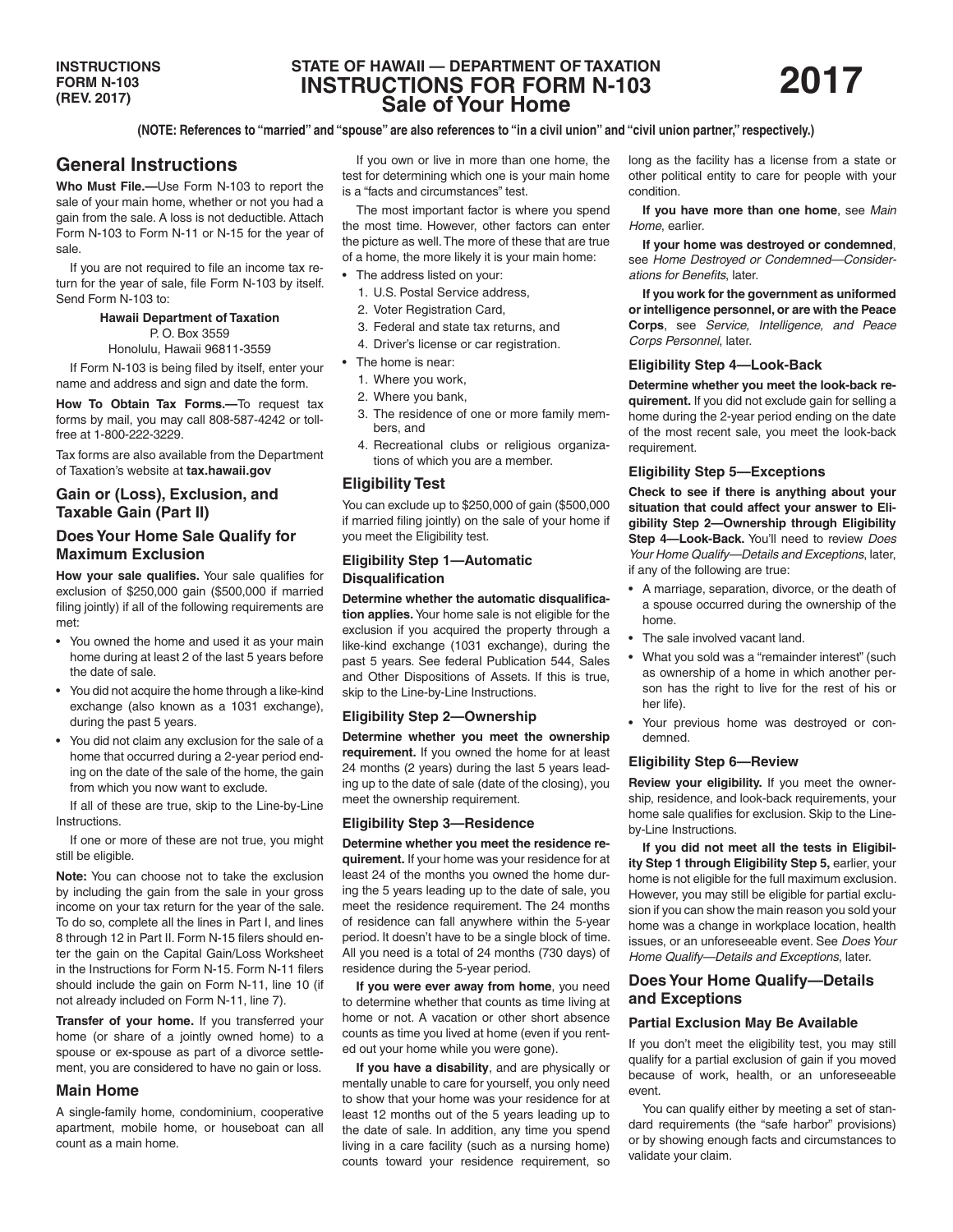**Work-related move.** You meet the standard requirements if any of the following happened during the time you owned and lived in the home you sold:

- You took or were transferred to a new job in a work location at least 50 miles farther from home than your old work location.
- You had no previous work location and you began a new job at least 50 miles from home.
- Either of the above is true of your spouse, a coowner of the home, or anyone else for whom the home was their residence.

**Health-related move.** You meet the standard requirements if any of the following happened during the time you owned and lived in the home you sold:

- You moved to obtain, provide, or facilitate diagnosis, cure, mitigation, or treatment of disease, illness, or injury for yourself or a family member.
- You moved to obtain or provide medical or personal care for a family member suffering from a disease, illness, or injury.
- Family includes:
	- 1. Parent, grandparent, stepmother, stepfather;
	- 2. Child, grandchild, stepchild, adopted child, eligible foster child;
	- 3. Brother, sister, stepbrother, stepsister, halfbrother, half-sister;
	- 4. Mother-in-law, father-in-law, brother-in-law, sister-in-law, son-in-law, daughter-in-law;
	- 5. Uncle, aunt, nephew, niece, or cousin.
- A doctor recommended a change in residence for you because you were experiencing a health problem.
- The above is true of your spouse, a co-owner of the home, or anyone else for whom the home was his or her residence.

**Unforeseeable events.** You meet the standard requirements if any of the following happened during the time you owned and lived in the home you sold:

- Your home was destroyed or condemned.
- Your home suffered a casualty loss because of a natural or man-made disaster or an act of terrorism. (It does not matter whether the loss is deductible on your tax return.)
- You, your spouse, a co-owner of the home, or anyone else for whom the home was his or her residence:
	- 1. Died;
	- 2. Became divorced or legally separated;
	- 3. Gave birth to two or more children from the same pregnancy;
	- 4. Became eligible for unemployment compensation;
	- 5. Became unable, because of a change in employment status, to pay basic living expenses for the household (including expenses for food, clothing, housing, medication, transportation, taxes, court-ordered payments, and expenses reasonably necessary for making an income).
	- An event is determined to be an unforeseeable event in IRS published guidance.

**Showing facts and circumstances.** If your circumstances do not match any of the standard requirements described above but the primary reason for sale, based on facts and circumstances, is work-related, health-related, or unforeseeable. Important factors are:

- The situation causing the sale arose during the time you owned and used your property as your residence.
- You sold your home not long after the situation arose.
- You could not have reasonably anticipated the situation when you bought the home.
- You began to experience significant financial difficulty maintaining the home.
- The home became significantly less suitable as a main home for you and your family for a specific reason.

#### **Married, Divorced, Widowed**

**Marriage.** Married individuals may exclude up to \$500,000 of gain if they file a joint return and neither spouse excluded gain on the sale of another home within a previous 2-year period. If one spouse meets the ownership requirement, both are considered to have met the requirement. See *Eligibility Step 2—Ownership*, earlier. However, each spouse must individually meet the residence requirement. See *Eligibility Step 3—Residence*, earlier.

**Separation or divorce.** You can count a home as your residence during any period when ALL of the following are true:

- You are a sole or joint owner.
- Your spouse or former spouse is allowed to live in it under a divorce or separation agreement.
- Your spouse or former spouse uses it as his or her residence (not just as a second home).

**Home acquired through transfer from spouse.** If your home was transferred to you by a spouse or ex-spouse (whether in connection with a divorce or not), you can count any time when your spouse owned the home as time when you owned it. However, you must meet the residence requirement on your own.

**Death of spouse.** If you sell your home after your spouse dies (within 2 years after your spouse dies), and you have not remarried as of the sale date, you can count any time when your spouse owned the home as time you owned it, and any time when the home was your spouse's residence as time when it was your residence.

#### **Vacant Land Next to Home**

If you have vacant land adjacent to the land on which your home sits, you can only claim the sale of that land as part of a sale of your home if ALL of the following are true:

- You owned and used the vacant land as part of your home.
- The sale of the vacant land and the sale of your home happened within 2 years of each other.
- Both sales either meet the eligibility test or qualify for partial tax benefits as described earlier.

If your sale of vacant land meets all these requirements, you must treat that sale and the sale of your home as a single transaction for tax purposes.

#### **Home Moved to New Location**

If you move your home from the land it was on, that land no longer counts as part of your home. For example, if you move a mobile home to a new lot and sell the old lot, you cannot treat the sale of the old lot as the sale of your home.

#### **Home Destroyed or Condemned— Considerations for Benefits**

If an earlier home of yours was destroyed or condemned, you may be able to count your time there towards the ownership and residence test.

If your home was destroyed, see federal Publication 547, Casualties, Disasters, or Thefts. If your home was condemned, see federal Publication 544.

#### **Remainder Interest**

If you sell a remainder interest in your home, the sale is eligible for tax benefits as long as the buyer is not a "related person" (which can mean not only a relative but also a corporation, trust, or other organization that is closely connected to you).

If you take advantage of tax benefits when you sell a remainder interest, you cannot receive tax benefits if you later sell any other type of interest in the same home.

#### **Like-Kind/1031 Exchange**

**Sale of home acquired in a like-kind exchange.**  You cannot claim the exclusion if:

- You acquired your home in a like-kind exchange (also known as a section 1031 exchange), or your basis in your home is determined by reference to the basis of the home in the hands of the person who acquired the property in a likekind exchange (for example, you received the home from that person as a gift), and
- You sold the home during the 5-year period beginning with the date your home was acquired in the like-kind exchange.

Gain from a like-kind exchange is not taxable at the time of the exchange. This means that gain will not be taxed until you sell or otherwise dispose of the property you receive. To defer gain from a like-kind exchange, you must have exchanged business or investment property for business or investment property of a like kind. For more information about like-kind exchanges, see federal Publication 544.

**Home relinquished in a like-kind exchange.** The same tests that apply to determine if you qualify to exclude gain from the sale of your main home (discussed earlier) also apply to determine if you qualify to exclude gain from the exchange of your main home for another property. Under certain circumstances, you may meet the requirements for both the exclusion of gain from the exchange of a main home and the nonrecognition of gain from a like-kind exchange (discussed above under *Sale of home acquired in a like-kind exchange*). This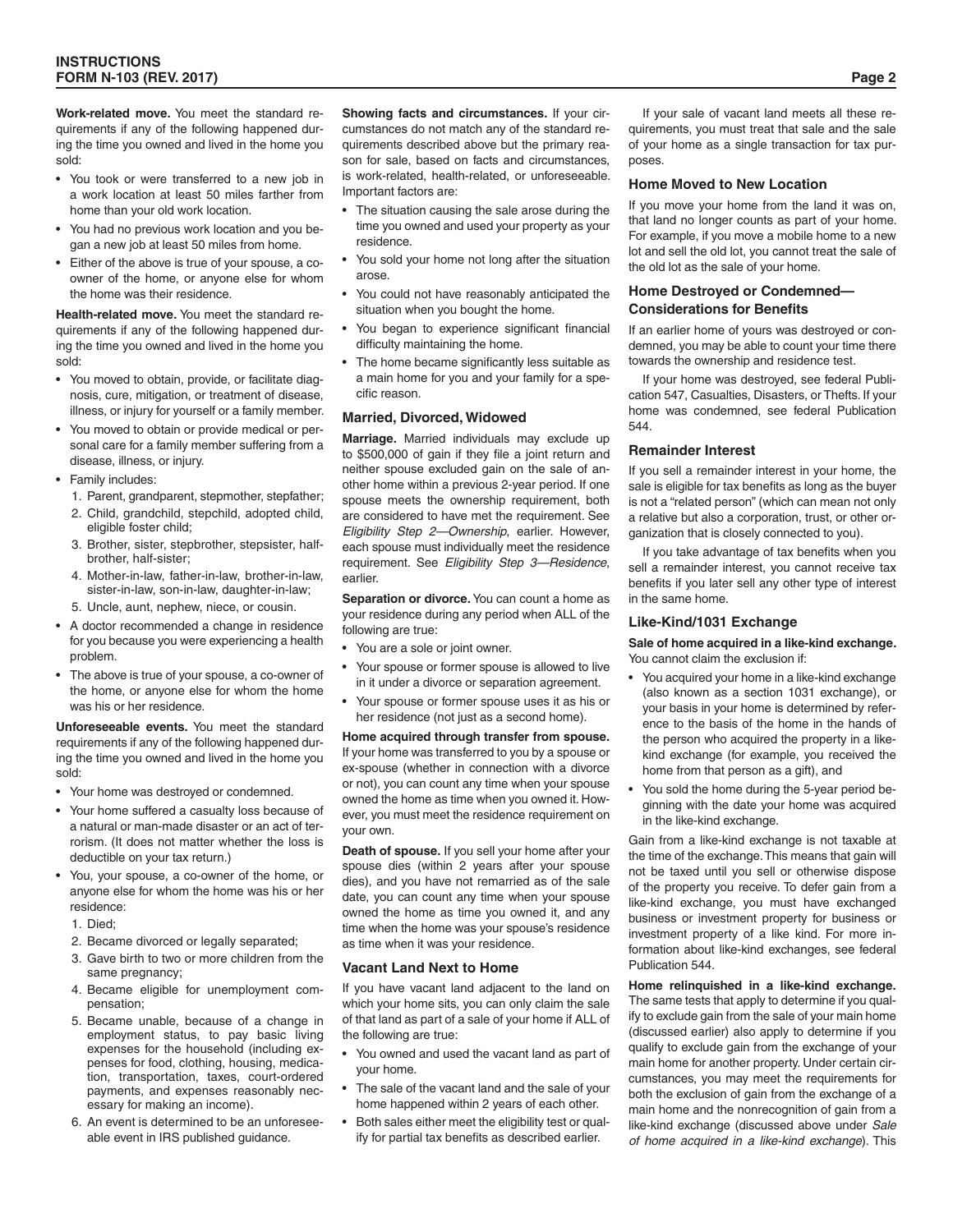can occur if you used your property as your main home for a period before the exchange that meets the use test, but at the time of the exchange, you used your home for business or investment (e.g., rental) purposes. This can also occur if you used your main home partly for business or investment (e.g., rental) purposes and then exchanged the home. In these situations, you would first exclude the gain from the sale of your main home to the extent allowable, and then apply the nonrecognition of gain provisions of section 1031 for like-kind exchanges to defer any remaining gain. For more information, see Revenue Procedure 2005-14, 2005-7 I.R.B. 528.

### **Service, Intelligence, and Peace Corps Personnel**

If you are a member of the Uniformed Services or the Foreign Service, or an employee of the intelligence community in the Unites States, you may choose to suspend the 5-year test period for ownership and use if you are on qualified official extended duty. This means you may be able to meet the 2-year residence test even if, because of your service, you did not actually live in your home for at least the 2 years during the 5-year period ending on the date of sale.

**Example.** John bought and moved into a home in 2008. He lived in it as his main home for 2-1/2 years. For the next 6 years, he did not live in it because he was on qualified official extended duty with the Army. He then sold the home at a gain in 2016. To meet the use test, John chooses to suspend the 5-year test period for the 6 years he was on qualified official extended duty. This means he can disregard those 6 years. Therefore, John's 5-year test period consists of the 5 years before he went on qualified official extended duty. He meets the ownership and use tests because he owned and lived in the home for 2-1/2 years during this test period.

**Qualified extended duty.** You are on qualified extended duty if:

- You are called or ordered to active duty for an indefinite period, or for a definite period of more than 90 days.
- You are serving at a duty station at least 50 miles from your main home, or you are living in Government quarters under Government orders.
- You are one of the following:
	- 1. A member of the armed forces (Army, Navy, Air Force, Marine Corps, Coast Guard),
	- 2. A member of the commissioned corps of National Oceanic and Atmospheric Administration (NOAA) or the Public Health Service,
	- 3. A Foreign Service chief of mission, ambassador-at-large, or officer,
	- 4. A member of the Senior Foreign Service or the Foreign Service personnel, or
	- 5. An employee, enrolled volunteer, or enrolled volunteer leader of the Peace Corps serving outside the United States.

**Intelligence personnel.** The extension also applies to the intelligence community. You are an employee of the intelligence community if you are an employee of the following:

- The Office of the Director of National Intelligence,
- The CIA or NSA.
- The Defense Intelligence Agency,
- The National Geospatial-Intelligence Agency,
- The National Reconnaissance Office and any other office within the Department of Defense for the collection of specialized national intelligence through reconnaissance,
- Any intelligence element of the Army, Navy, Air Force, Marine Corps, FBI, the Department of Treasury, the Department of Energy, or the Coast Guard,
- The Bureau of Intelligence and Research of the Department of State, or
- Any element of the Department of Homeland Security that analyzes foreign intelligence information.

**Period of suspension.** The period of suspension cannot last more than 10 years. Together, the 10 year suspension period and the 5-year test period can be as long as, but no more than, 15 years. You cannot suspend the 5-year period for more than one property at a time. You can revoke your choice to suspend the 5-year period at any time.

**Example.** Mary bought a home on May 1, 2001. She used it as her main home until August 27, 2004. On August 28, 2004, she went on qualified official extended duty with the Navy. She did not live in the house again before selling it on August 1, 2017. Mary chooses to use the entire 10-year suspension period. Therefore, the suspension period would extend back from August 1, 2017, to August 2, 2007, and the 5-year test period would extend back to August 2, 2002. During that period, Mary owned the house all 5 years and lived in it as her main home from August 2, 2002, until August 28, 2004, a period of more than 24 months. She meets the ownership and use tests because she owned and lived in the home for at least 2 years during this test period.

# **Line-by-Line Instructions**

**Line 1—**Enter the date of sale. If you received a federal Form 1099-S, Proceeds From Real Estate Transactions, the date should be shown in box 1. If you did not receive a federal Form 1099-S, the date of sale is the earlier of (a) the date the title transferred, or (b) the date the economic burdens and benefits of ownership shifted to the buyer.

**Line 2—**If part of your main home was rented out or used for business and in the year of sale you were not entitled to deduct expenses for the part that was rented or used for business, report the entire sale on Form N-103.

If you were entitled to deduct expenses in the year of sale for the part that was rented or used for business, treat the sale as two separate sales. Report on Hawaii Schedule D-1 the part of the sale that applies to the rental or business use. Report on Form N-103 only the part of the sale that represents your main home. You must allocate between Form N-103 and Hawaii Schedule D-1 the sales price, expenses of sale, and the adjusted basis of the property sold. Attach a statement showing the total selling price of the property and the method used to allocate the amounts between the two forms.

**Line 5—**Section 235-5.5(f), HRS, requires that the amount received as a distribution from an IHA which was used to purchase a residential property in Hawaii be included in the gross income of the individual.

Individuals who purchased residential property **before January 1, 1990**, with a distribution from an IHA must include in gross income in the year the property is sold, conveyed, or transferred an amount equal to the amount of the distribution, unless an election was made to include one-tenth of the distribution in gross income each year for ten years.

Individuals who purchase residential property **after December 31, 1989** shall include in gross income one-tenth of the distribution each year for ten years. If such individual sells the property purchased with an IHA distribution before the end of the ten-year period, the remaining amount of the distribution not previously reported shall be included in gross income in the year of sale.

Individuals who purchase residential property **after December 31, 1996**, with a distribution from an IHA established prior to January 1, 1990, and who have made the election to do so, shall include in gross income in the year the property is sold, conveyed, or transferred an amount equal to the amount of the distribution.

Enter on line 5 the total amount of the IHA distribution.

**Line 6—**Enter on this line the amount of the IHA distribution not previously reported. Also include this amount on Form N-11, line 10, or Form N-15, line 19. Identify this amount as "IHA distribution reported on sale of property."

**Line 7—**Section 235-5.5(f), HRS, also requires that 10% (.10) of the IHA distribution used to purchase residential property be added to the individual's gross income or tax liability upon the sale, conveyance, or transfer of the property if the total IHA distribution was not previously reported. On line 7, enter 10% (.10) of line 5.

The following individuals shall add 10% of the IHA distribution to their **gross income**:

- 1. Individuals who purchased residential property before January 1, 1990, and who have not made the election to report the distribution as gross income over a ten-year period, and
- 2. Individuals who purchased residential property after December 31, 1996, with a distribution from an IHA established prior to January 1, 1990, and who made the election to report the distribution as gross income at the time the property is sold.

Include this amount on Form N-11, line 10, or Form N-15, line 19. Identify this amount as "10% penalty on IHA distribution."

The following individuals shall add 10% of the IHA distribution to their **tax liability**: